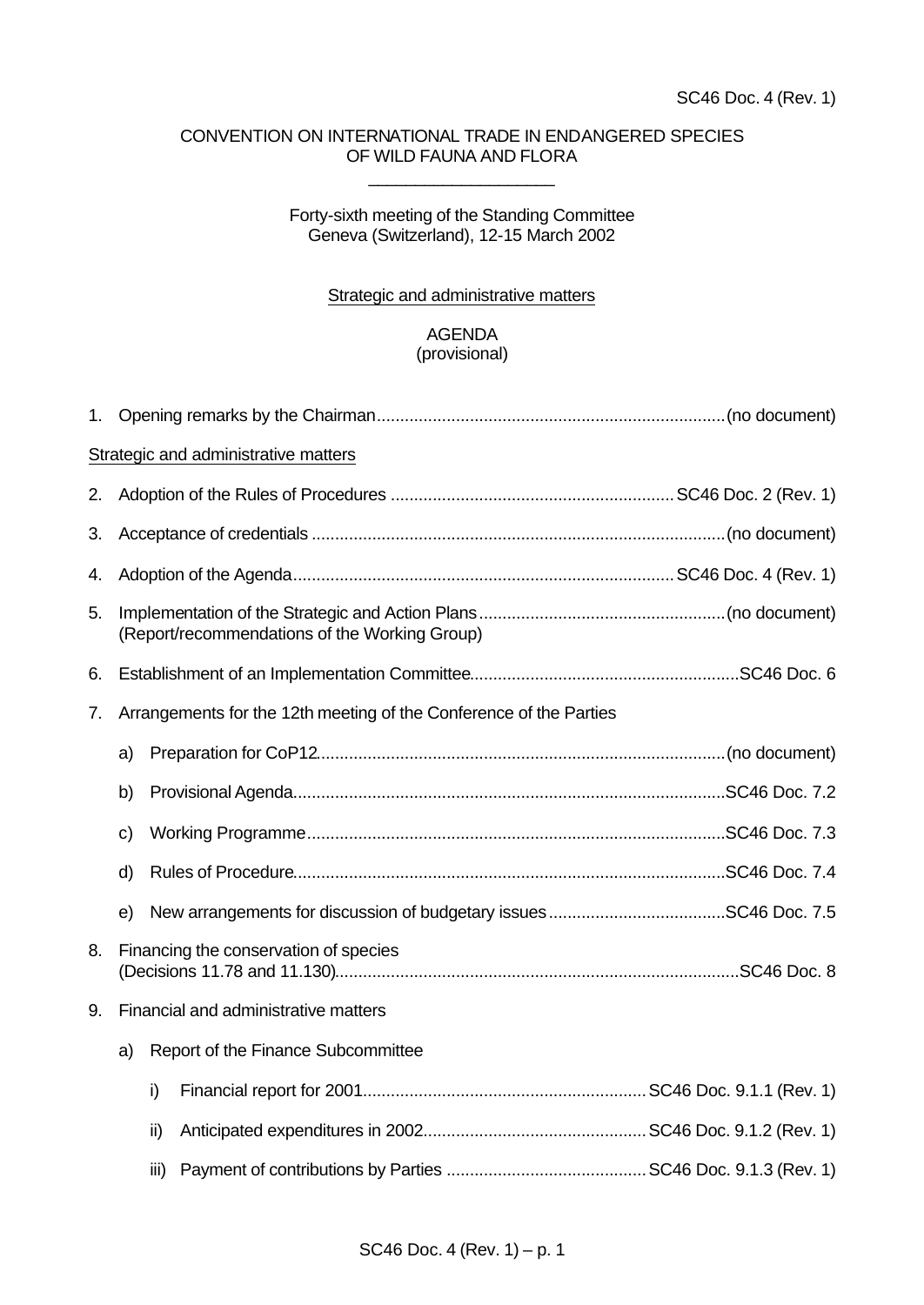|                | b)                                                                  |                                                                                                                                                                                                                                                                                          |  |  |  |  |  |  |
|----------------|---------------------------------------------------------------------|------------------------------------------------------------------------------------------------------------------------------------------------------------------------------------------------------------------------------------------------------------------------------------------|--|--|--|--|--|--|
|                | C)                                                                  |                                                                                                                                                                                                                                                                                          |  |  |  |  |  |  |
|                | Interpretation and implementation of the Convention                 |                                                                                                                                                                                                                                                                                          |  |  |  |  |  |  |
|                |                                                                     |                                                                                                                                                                                                                                                                                          |  |  |  |  |  |  |
|                |                                                                     | 11. Implementation of the Convention in individual countries                                                                                                                                                                                                                             |  |  |  |  |  |  |
|                | a)                                                                  | National legislation                                                                                                                                                                                                                                                                     |  |  |  |  |  |  |
|                | b)                                                                  | Democratic Republic of the Congo<br><b>United Arab Emirates</b><br>Russian Federation - Trade in caviar                                                                                                                                                                                  |  |  |  |  |  |  |
|                | C)                                                                  |                                                                                                                                                                                                                                                                                          |  |  |  |  |  |  |
|                |                                                                     | 12. Trade in time-sensitive research samples                                                                                                                                                                                                                                             |  |  |  |  |  |  |
|                | 13. Implementation issues related to the listing and identification |                                                                                                                                                                                                                                                                                          |  |  |  |  |  |  |
|                |                                                                     | 14. Review of the criteria for amendment of Appendices I and II                                                                                                                                                                                                                          |  |  |  |  |  |  |
|                |                                                                     | 15. Conservation of and trade in specific species<br>(bears – Decision 11.80 and see 11.43;<br>tiger - Decisions 11.81; 11.82, 11.140, 11.142, 11.147<br>and see 11.47, 11.55;<br>Tibetan antelope - Resolution Conf. 11.8;<br>16. Significant trade in specimens of Appendix-II species |  |  |  |  |  |  |
|                |                                                                     | [Resolution Conf. 8.9 (Rev.) and see Decisions 11.106 n) and 11.117 n)]                                                                                                                                                                                                                  |  |  |  |  |  |  |
|                | a)                                                                  |                                                                                                                                                                                                                                                                                          |  |  |  |  |  |  |
|                | b)                                                                  |                                                                                                                                                                                                                                                                                          |  |  |  |  |  |  |
|                |                                                                     | 17. Late or non-submission of annual reports                                                                                                                                                                                                                                             |  |  |  |  |  |  |
| <b>Reports</b> |                                                                     |                                                                                                                                                                                                                                                                                          |  |  |  |  |  |  |
|                |                                                                     | 18. Status of preparation for the discussion of International Environmental<br>Governance at the World Summit on Sustainable Development in 2002 SC46 Doc. 18                                                                                                                            |  |  |  |  |  |  |
|                |                                                                     |                                                                                                                                                                                                                                                                                          |  |  |  |  |  |  |